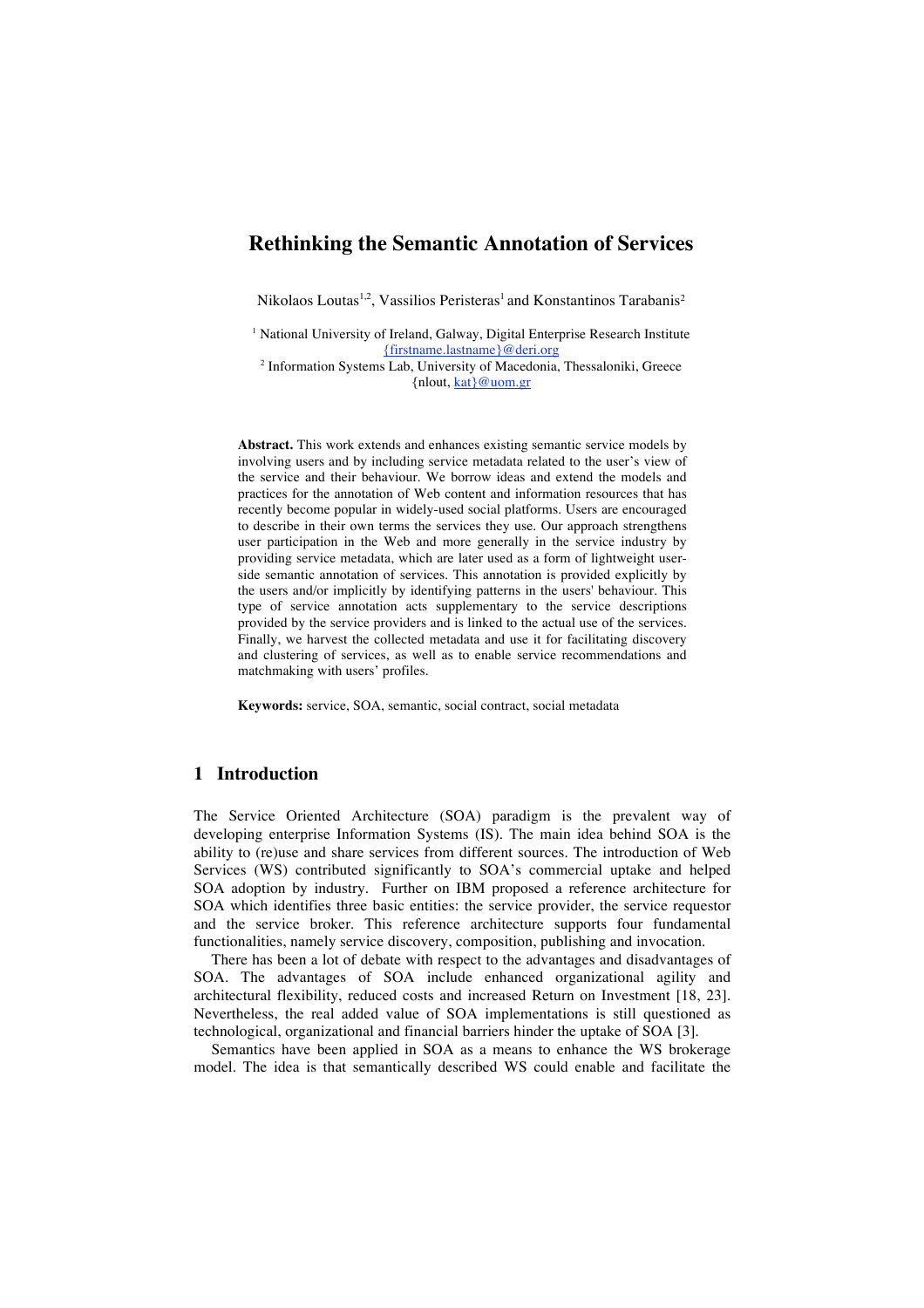dynamic discovery, invocation, execution, composition and monitoring of services at run-time [10]. This led to the definition of various service ontologies and Semantic Web Services (SWS) models starting from DAML-S, continuing to OWL-S [11], WSMO [17], WSDL-S [13] and followed by SAWSDL [5].

In this paper, we add an additional layer to existing semantic approaches. Apart from the formal service descriptions (semantic or not) that are made available by the service providers in SOA environments, we enhance the service descriptions by "capturing" and "attaching" information, which is related to the actual usage of the services by users in the real world. Our intention is to add a social layer on top of SOA. We propose two main mechanisms for this:

- We allow users to annotate the services they use.
- We analyze the behavioural/service usage patterns of the users', i.e. how the users consume the services, by monitoring their behaviour and monitoring their actions.

Afterwards, the information that we collect is used to enrich the existing service descriptions. We call this process *social annotation of services* and the metadata that emerge bottom-up from this process *social metadata*. The social annotation may be supplementary to the semantic service descriptions that are already provided by the service providers.

In order to accommodate the social aspects and characteristics of services, existing semantic service models need to be extended. In this paper, we discuss the required extensions; we introduce an approach for adding social annotations to services and demonstrate how to utilize the extra (social) semantics that emerge in order to facilitate service search, mashing and recommendation.

Before continuing, it is necessary to clarify that our approach focuses mainly on extrovert services which have a business value and are to be used by the end-users.

The remainder of this paper is organized as follows: section 2 presents our motivation. Section 3 discusses in detail the idea of social annotation of services and introduces the notion of the Social Contract. Section 4 shows how an existing semantic service models can be extended in order to include social metadata. Section 5 describes our prototype. Finally, section 6 concludes the paper and discusses our research directions.

#### **2. Motivation**

All the semantic service frameworks proposed so far, e.g. WSMO, SAWSDL, OWL-S, both complex and lightweight, share a common principle: they assume that the (semantic) description of services comes solely from the service providers. This results into two serious limitations:

The users are totally left outside of the service description process. These approaches do not take into account the way that the users of the service perceive it. For example, users cannot detail the reason they use a service, e.g. to book a flight, or the context in which the service is used, e.g. a service as part of a more general "travelling" context. Recently, both the research community and industry sensed this shortcoming. There are already attempts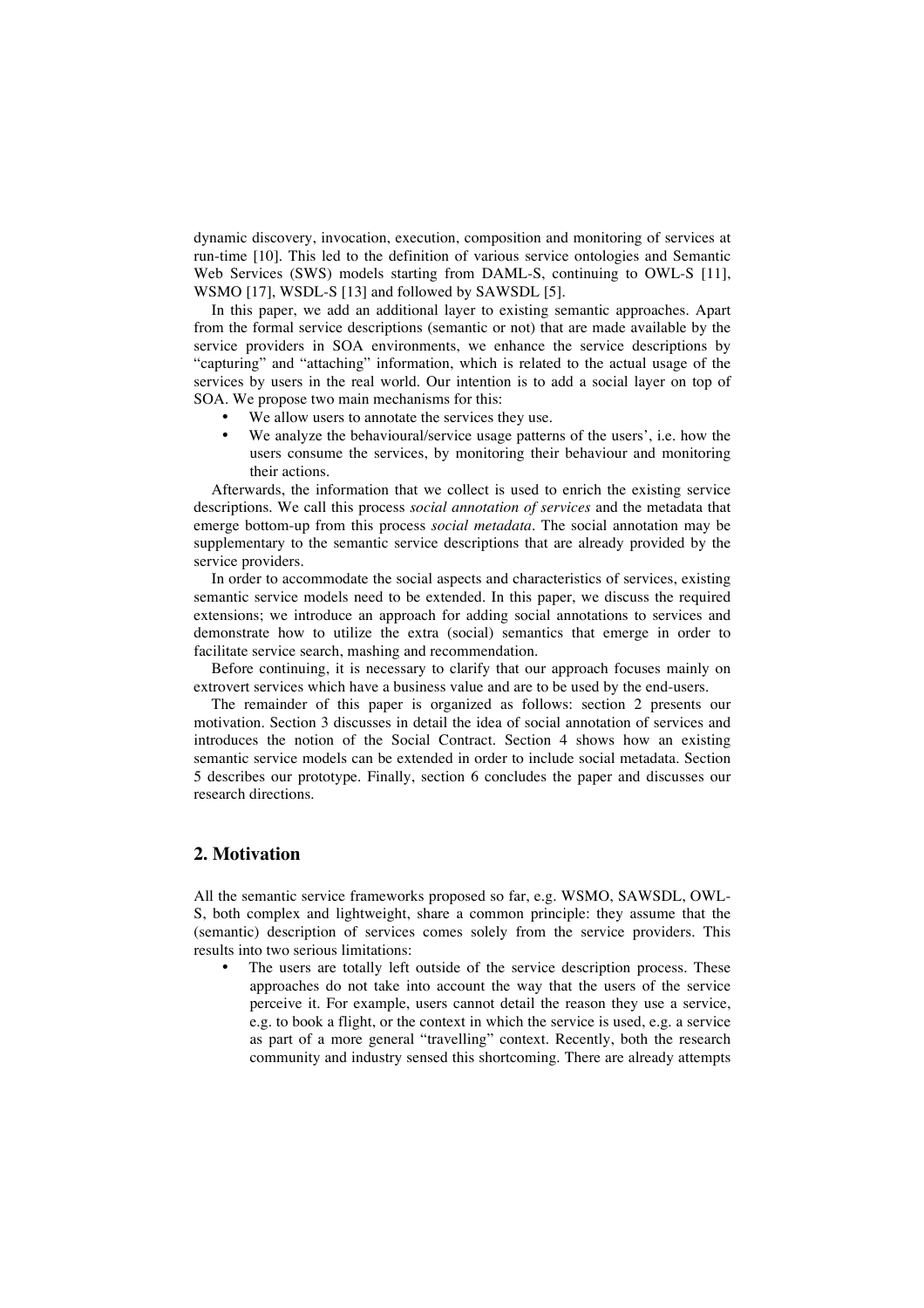which focus on the user's perspective which was left completely out of picture in SOA e.g. [12].

Semantic service efforts have still a low adoption rate. To come up with elaborated semantic service descriptions, the service providers have to be convinced about the additional value of these semantics in order to spend resources to annotate their services. However at the moment, it seems rather unlikely to convince service providers to use existing SWS frameworks, and as a result these efforts are not taking off.

So far, there has been no real large-scale application of SWS in industry. Among other problems in [24], the author claims that SWS have ill-defined semantics and that service ontologies usually describe the semantics of WSDL interfaces, which are different from the semantics of the WS. As such the existing SWS approaches have not managed to fully support automated discovery, matchmaking, composition, and execution. Generally, the high complexity of the SWS approaches discourages both technical and business people from adopting such solutions. These problems have created pressure to the SWS research community to come up with lightweight approaches, which may lack in expressivity but win in simplicity (e.g. SAWSDL, SA-REST [20], WSMO-Lite [22]). However, it is still early to evaluate the applicability and the adoption of such light semantic service models.

Lately, Web 2.0 is emerging as a new computing paradigm. Web 2.0 preaches for active user participation in the Web through user-centric Web portals and applications [14]. In Web 2.0 there is no clear line of separation between service providers and users as the latter interact with the Web not just as information receivers but also as content providers [4]. In Web 2.0 platforms users add data and metadata: they add content, e.g. photos, multimedia and documents, and then use tags for attaching meaning to this content. Other users also add metadata (tags), which are then used to enable better search (e.g. [2, 25]) and discovery, personalization of the user's experience etc.

Moreover, unlike SOA environments, in Web 2.0 semantics (metadata) come mainly from tags and folksonomies and as such emerge in a bottom-up fashion directly from the users (e.g. [7, 21]). We argue that as this user-defined metadata are used for creating richer descriptions for resources (e.g. photos, files etc.), they could be likewise applied to services for enhancing their descriptions. This metaphor is challenging and capitalizes on the view that Web 2.0 and SOA are two converging and complementary paradigms [19].

Within Web 2.0, new types of services appear which do not follow the SOA principles and are created in a decentralized manner. These services are usually generated by users and not by service engineers. For example, mashups, are introduced as a new simple way of composing services and combining content from different sources. Interestingly enough, Web 2.0 services lack a standardized description from their providers, as there are neither standardized ways to describe services nor public repositories to store these descriptions. The services are generated in a completely decentralized and uncontrolled way and the overall architecture lacks the core SOA idea of a WS broker that mediates between the service providers and service clients.

Thousands of mashups are available at the moment and all indications show that this number may soon scale to millions. All these mashups are capable to provide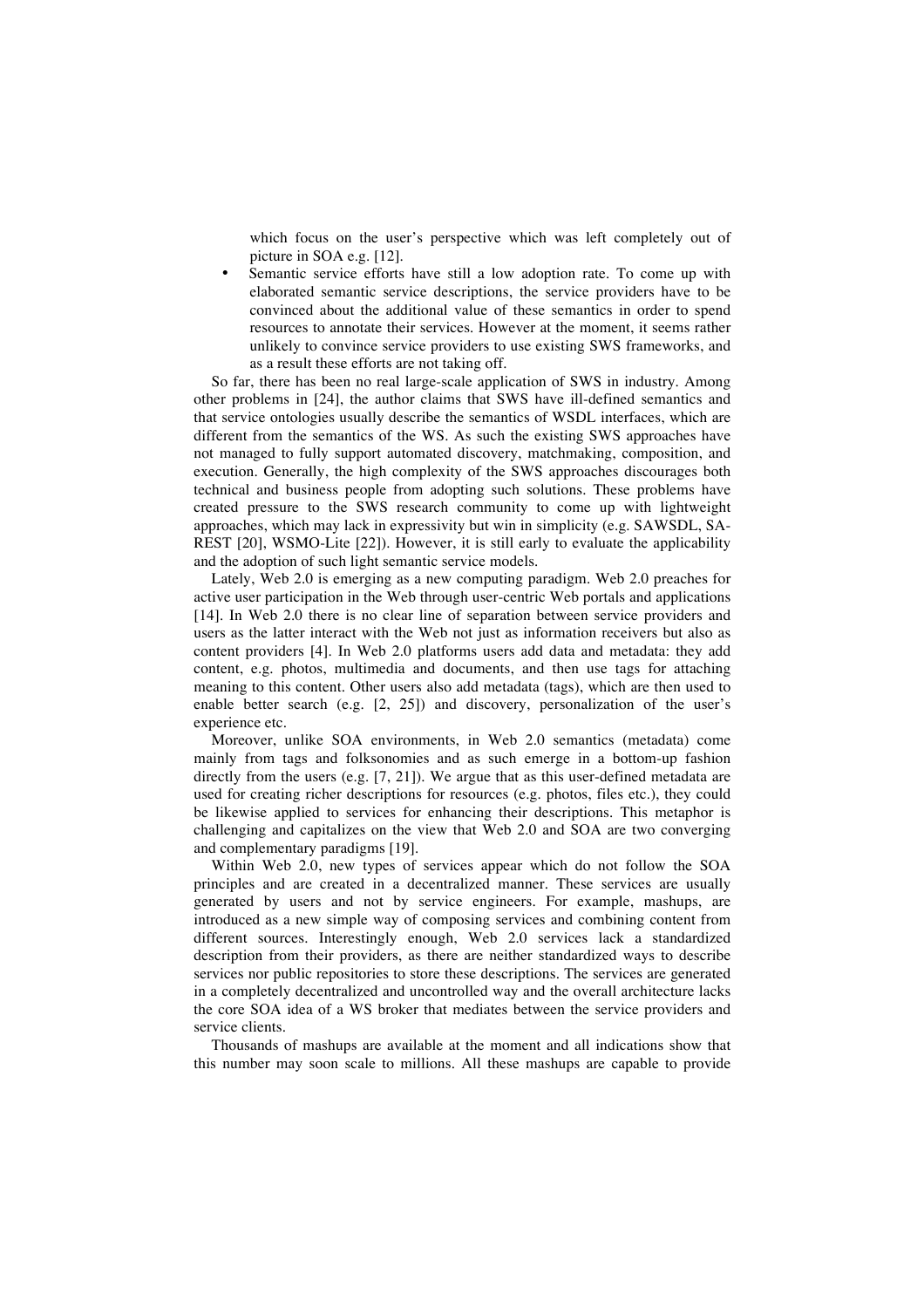access to huge amount of distributed content and/or services. But how one can find the mashup (s)he really needs, when (s)he needs it? How can a driver that is running out of gas find if there is a mashup that displays on a map the open gas stations in the area where (s)he is driving? How can the four basic SOA functionalities, namely discovery, composition, publishing and invocation be achieved in a Web 2.0 environment? Currently the means, e.g. models, architectures and applications for answering such questions are not available.

Thus, in this work we will show how social metadata can be included in service descriptions, let them be SOA services or RESTful services, in order to facilitate service search, mashing and recommendation.

# **3. Social Annotation of Services**

A service can be seen from different perspectives starting from a complex business process and going down to software component [1]. In [22] five complementary parts of a service's description, called service contracts, are defined, namely:

- The *Information Model* which refers to the data model that is used to semantically describe the service inputs, outputs and fault messages.
- The *Functional Descriptions* which describe the service's functionalities.
- The *Non-Functional Descriptions* which define details related to the implementation or the running environment of the service, e.g. name, author, URL, version.
- The *Behavioral Descriptions* which define the service's choreography and internal workflow.
- The *Technical Descriptions* which define details regarding the format of the messages, the communication protocols and the access points of the service.

In our previous work, we reviewed several SWS efforts. We observed that they can be grouped into two distinct categories:

- *SWS frameworks* which refer to formal and complex efforts for semantically annotating services, and
- *Semantic service models* which refer to emerging lightweight approaches for semantically annotating services.

In the first category we find OWL-S, SWSF, WSMO, IRS-III and WSMO-Lite, while WSDL-S and its successor SAWSDL, SA-REST and MicroWSMO are placed under the second category. Afterwards, we examined how the different SWS efforts address the service contracts described above.

Summarizing our comparative analysis, we found out that SWS frameworks provide the language for encoding the ontologies that form their Information Model. On the contrary, semantic service models allow the use of any ontological language. Thus, their Information Model may be comprised by a set of ontologies encoded using different languages. Moreover, both the Functional and the Behavioural Descriptions can be expressed in detail using a SWS framework. Although the semantic service models provide some means for specifying services' functionalities, these mechanisms lack in expressivity. Finally, regarding the Technical Descriptions both SWS frameworks and semantic service models rely mainly on the WSDL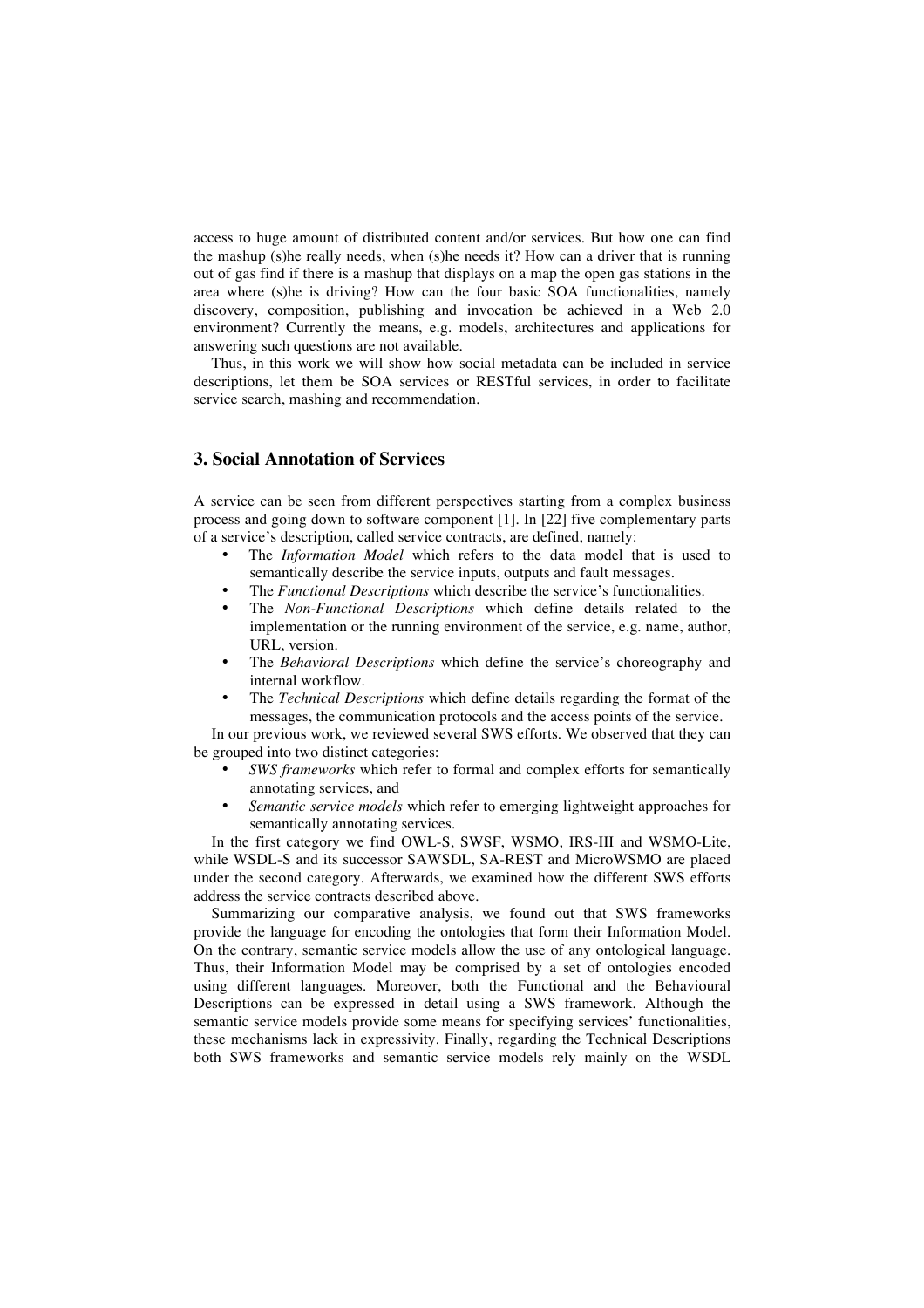specification, excluding the case of SA-REST that refers to RESTful services, thus no WSDL file exists.

In all aforementioned approaches, the metadata of all the service contracts come solely from the service providers. In this work we argue that it will be highly beneficial both for users and for service providers, if the semantic descriptions of the services were enriched with information that comes from the actual usage of a service in a bottom-up fashion. The semantic description in this case emerges from the usage of the service, thus giving a social aspect to service annotation.

To achieve this, we introduced a new service contract, which we call social contract [9]. The social contract captures the way that the users' perceive the service, when and why they use the service etc. The social contract has been until now neglected when modelling and implementing services. The social metadata of services may derive explicitly or implicitly:

*Explicitly*, where metadata is added by users who wish to describe the service in their own terms. Users can annotate services, similarly to what they currently do for products, content and multimedia in platforms like Flickr or YouTube. Users would describe why they use a service, for what reason, on which occasion etc. They could also add annotations that are related with attributes of the service like inputs or outputs. In other cases, users may express their satisfaction or dissatisfaction with regards to quality, usability, user-friendliness etc. However, some of the service attributes still remain to be solely described by the service provider, e.g. the Technical Descriptions.

We propose the use of tags and tagging mechanisms as the means for enabling explicit service annotation. Tagging is easy and straightforward and users are already familiar with it. Tagging mechanisms can either rely completely on free text or it can be further supported by vocabularies and ontologies. Here lies a substantial difference between the annotations from the service providers and those that come from users. Service providers are more likely to use formal service models combined with structured vocabularies and ontologies, while users would rather use tags.

*Implicitly*, where information about the service can be inferred by monitoring the user's behaviour while using the service and then enrich the service description. For example, imagine that a statistically significant number of users execute service B after service A or users with similar profiles have an interest for some particular services. In both cases, this information can provide us with interesting usage patterns that can be further exploited e.g. for a service recommendation system.

## **4. Including social metadata in existing semantic service models**

Until know we have discussed at a conceptual level how social metadata could be included in existing semantic service models. In this section we will show how we applied this idea by extending an existing semantic service model, namely SA-REST.

SA-REST [20] introduces a lightweight approach for adding semantics to RESTful WS. It assumes that it is highly likely that when a WS is made available online, the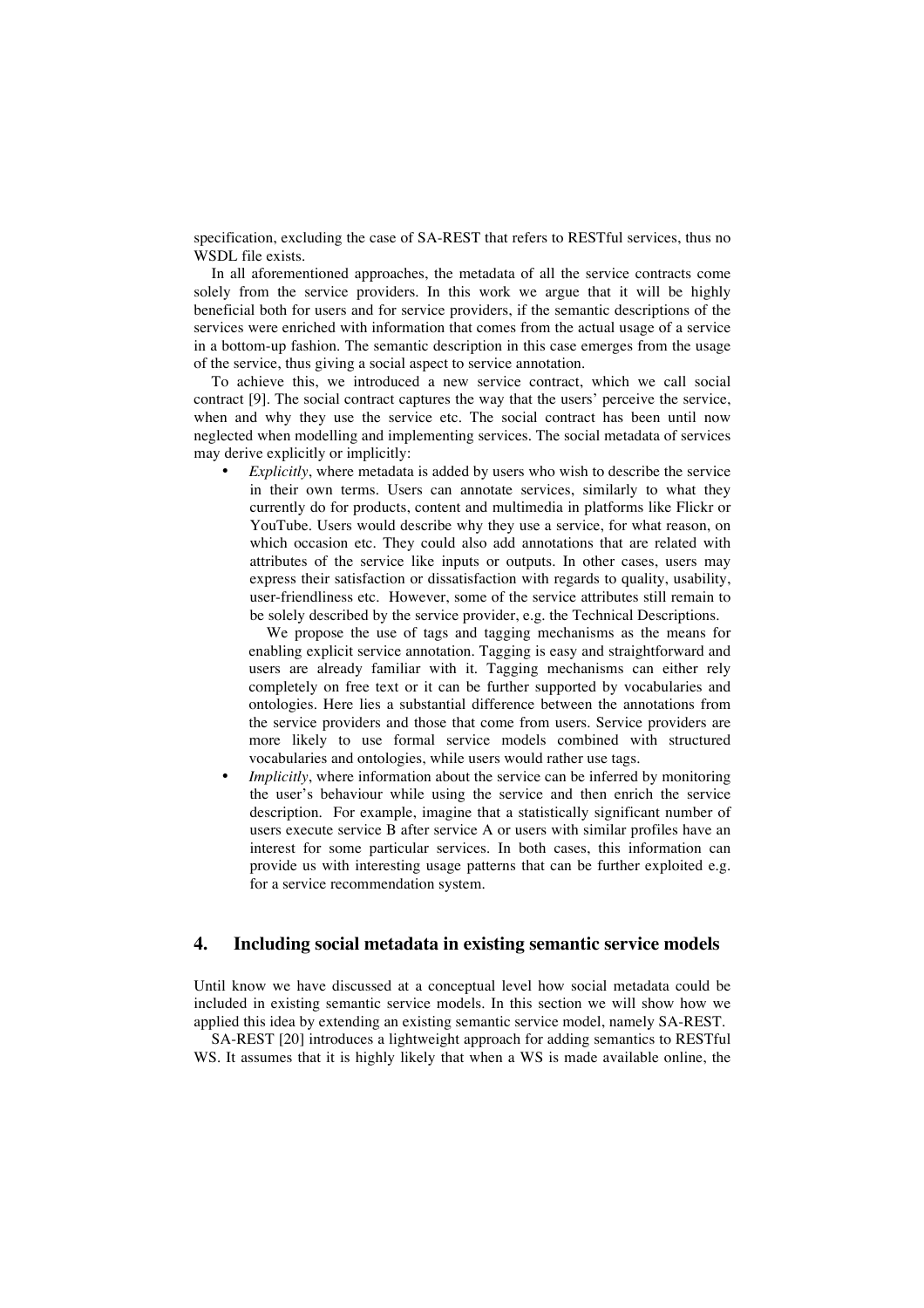provider will release an (X)HTML description of the service as well. Thus, SA-REST suggests to semantically annotate this (X)HTML service description using RDFa or GRDDL. SA-REST uses a set of predefined elements for annotating different attributes of a service, e.g. input, output and sem-class.

SA-REST is simple and easily extendable, mainly due to the fact that it is based on RDFa. Moreover, the lightweight semantic annotation of services, as suggested by SA-REST, fits very well with our line of work. Moreover, as the number of RESTful services is increasing influenced by the growth of Web 2.0, we expect lightweight efforts to semantically annotate services using RDFa to become popular. Thus, we chose SA-REST in order to semantically annotate the services of our portal and capture and include social metadata.

SA-REST like other similar approaches for semantically annotating services covers the five service contracts but does not support the social contract. This means that SA-REST assumes that the user has a passive role and that the service descriptions come only from the service provider. Summarizing, in SA-REST the information model of a service is identified by its inputs and outputs. Both the behavioural and the functional Descriptions are weakly defined in the SA-REST model due to the fact that SA-REST aims at providing a lightweight approach for service descriptions sacrificing its expressivity. Finally, technical information can be represented by the method and protocol elements, while, non-functional descriptions can be derived from the domain-rel, sem-class and sem-rel elements.

In order to include social metadata in SA-REST, we first express social metadata by means of a simple folksonomy and then make use of the sem-class element in order to create a link between a service and this folksonomy. In order to indicate that this sem-class element refers to the social metadata of this service, we make use of the typeof element and make a reference to the social contact concept of our model.

It is worth mentioning that the social contract, as introduced in this work, can be combined with any other SWS framework. For example, WSMO non-functional properties Web Services or a SAWSDL model references enable the inclusion of social metadata in WSMO and SAWSDL services respectively.

### **5. Prototype**

For the needs of our prototype, we have scoped our focus on the eGovernment domain. We have selected eGovernment as our application domain due to previous work and expertise in the domain, but also because eGovernment is a challenging test-bed with thousands of services provided worldwide by public agencies to billions of clients. Another interesting characteristic of public administration is that its clientele is not restricted to a certain group of people with common needs or interests. In fact, public administration tries to cover the needs of practically each and every citizen. To achieve this, public administration tries to group the diverse needs of its clientele and translate them into services.

Social annotation of services can provide valuable input for public administration during the public service design process that could lead to higher quality services that would fit better to the clients' needs. Furthermore, public administration could predict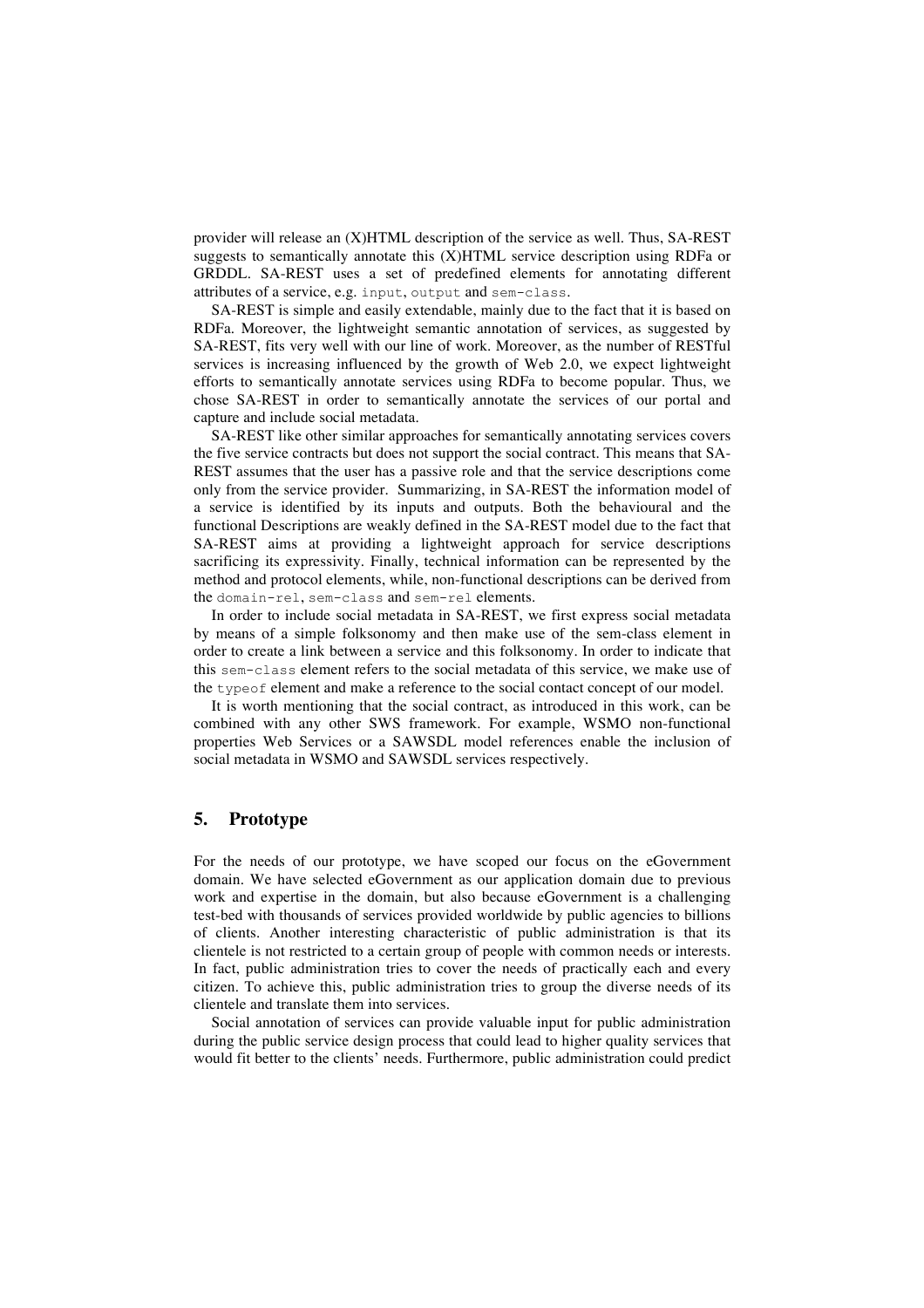future needs of its clientele, based on trends expressed through the social annotation of services. This will allow public administration to be more agile and proactive.

Our eGovernment portal plays the role of a national entry point to the services provided by public administration. In fact a prototype of the portal, which is available at http://195.251.218.39/cyprus, is currently used in a pilot study in Cyprus. Citizens use this portal to get information about public services. The descriptions of the services that are made available via the portal are semantically annotated using the extended semantic service model that is presented in section 4. Apart from the inclusion of social metadata, we have also included eGovernment domain specific semantics in the semantic descriptions of our services. Towards this direction, the GEA Public Service model [15, 16] was employed, which introduces a conceptual representation of a public service. As such, it introduces core concepts of a public service, such as service input and output, service provider, service preconditions, service domain etc. We used RDFain order to include in our semantic eGovernment service descriptions eGovernment domain specific semantics (Table 1). The semantic descriptions are initially automatically created on the service provider's side, but once they are released and used by the users, they are enriched and become more expressive as social metadata are added.

In our social eGovernment portal users can tag the services provided or use the tags already given by other users. Moreover, the users' behaviour while using the portal, e.g. when navigating from one service to another, is anonymously monitored. This allows us to extract social metadata from their behavioural patterns without violating their privacy.

In both cases mentioned above, social metadata is extracted, which is then used for enhancing the user's experience in the portal. Users can browse the underlying eGovernment service repository using different mechanisms, e.g. tags/tagclouds, keyword search. Moreover, they can get recommendations about services that are popular or beneficial or fit their profiles or are related with services that they have already used. A detailed description of the portal can be found in [8].

**Table 1.** Example of service description annotated with the extended SA-REST model

| xmlns: SA-REST="http://knoesis.wright.edu/srl/SA-<br>$\langle \text{div}$                                                                                                                                                     |
|-------------------------------------------------------------------------------------------------------------------------------------------------------------------------------------------------------------------------------|
| REST"                                                                                                                                                                                                                         |
| xmlns:islab="http://islab.uom.qr">                                                                                                                                                                                            |
| <div about="http://islab.uom.gr/DrivingLicense"></div>                                                                                                                                                                        |
| The Driving License Issuance public service is provided                                                                                                                                                                       |
| by the <div <="" rel="islab:serviceprovider" td=""></div>                                                                                                                                                                     |
| resource="http://islab.uom.gr/gea.owl#Prefecture"/>                                                                                                                                                                           |
| Regional Authorities and belongs to the <div <="" math="" rel="SA-&lt;/td&gt;&lt;/tr&gt;&lt;tr&gt;&lt;td&gt;&lt;math&gt;REST:domain-rel''&lt;/math&gt;&lt;/td&gt;&lt;/tr&gt;&lt;tr&gt;&lt;td&gt;&lt;math&gt;resource="></div> |
| http://islab.uom.gr/gea.owl#SubDomainCommunityAndSocialS                                                                                                                                                                      |
| ervices"/> Community and Social Services domain                                                                                                                                                                               |
| <div <="" rel="SA-REST:sem-class" td="" typeof="islab:social"></div>                                                                                                                                                          |
| resource=http://islab.uom.gr/DL social.rdf/>                                                                                                                                                                                  |
| $\langle$ /div> $\langle$ /div>                                                                                                                                                                                               |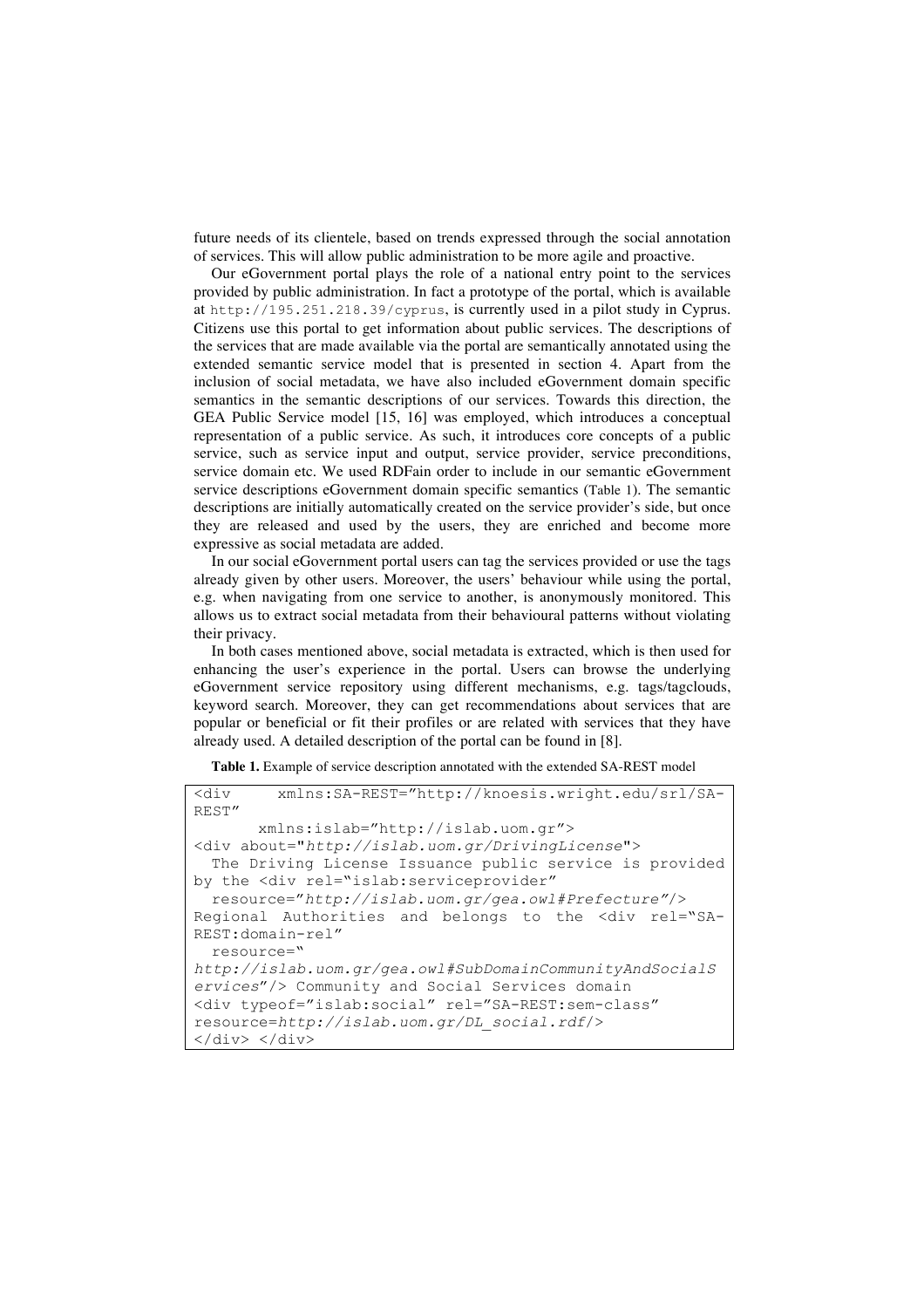### **6. Conclusions and Future Work**

In this paper we discussed the need for extending the existing SOA-based service descriptions by including socially derived metadata. We add a "social" layer on top of existing semantic or non-semantic SOAs. This layer enriches the service description and facilitates the discovery and automatic clustering of services.

Two mechanisms for capturing this metadata have been proposed, receiving the annotations explicitly and directly by the users through tagging and implicitly through analysis of users' behaviour and usage patterns. In order to validate our arguments an extension of SA-REST which accommodates social metadata was proposed. In addition to that a social eGovernment portal was developed.

Harvesting the knowledge that can be extracted from social the social metadata of services is expected to benefit both users and service providers. From the user's perspective, it allows them to:

- Express their view of the services they use by annotating these services, e.g. using tags.
- Personalize their service searches, thus improving the quality and the coherence of the result set and bridging the service discovery gap [6]. Social metadata, e.g. tags, can be added as criteria to search queries, thus narrowing down the result sets.
- Get recommendations about related services. Service platforms may suggest to their users services that share common tags.
- Form communities of interest and/or practice. As described earlier, social semantics can also be extracted by monitoring the users' behaviour. In this case, users that tend to use similar services can be grouped in communities of interest. For example, a community of users who use online collaboration services.

Service providers can exploit the social annotation of services to:

- Improve the classification and clustering of services according to their functionality/output/behaviour etc. Since the semantics that emerge from the social annotation of services stem directly from the users, they can create a bottom-up classification of services.
- Get feedback on their services and improve their quality or design new services in order to cover emerging customers' needs.

The benefits that social metadata are anticipated to have both to uses and service providers, set also the pillars of our future research plan. Hence, we will try draft and develop possible applications and prototypes and enhance existing systems by including and harvesting social metadata.

### **Acknowledgments**

This work is supported by Science Foundation Ireland under grant SFI/08/CE/I1380 (Líon 2).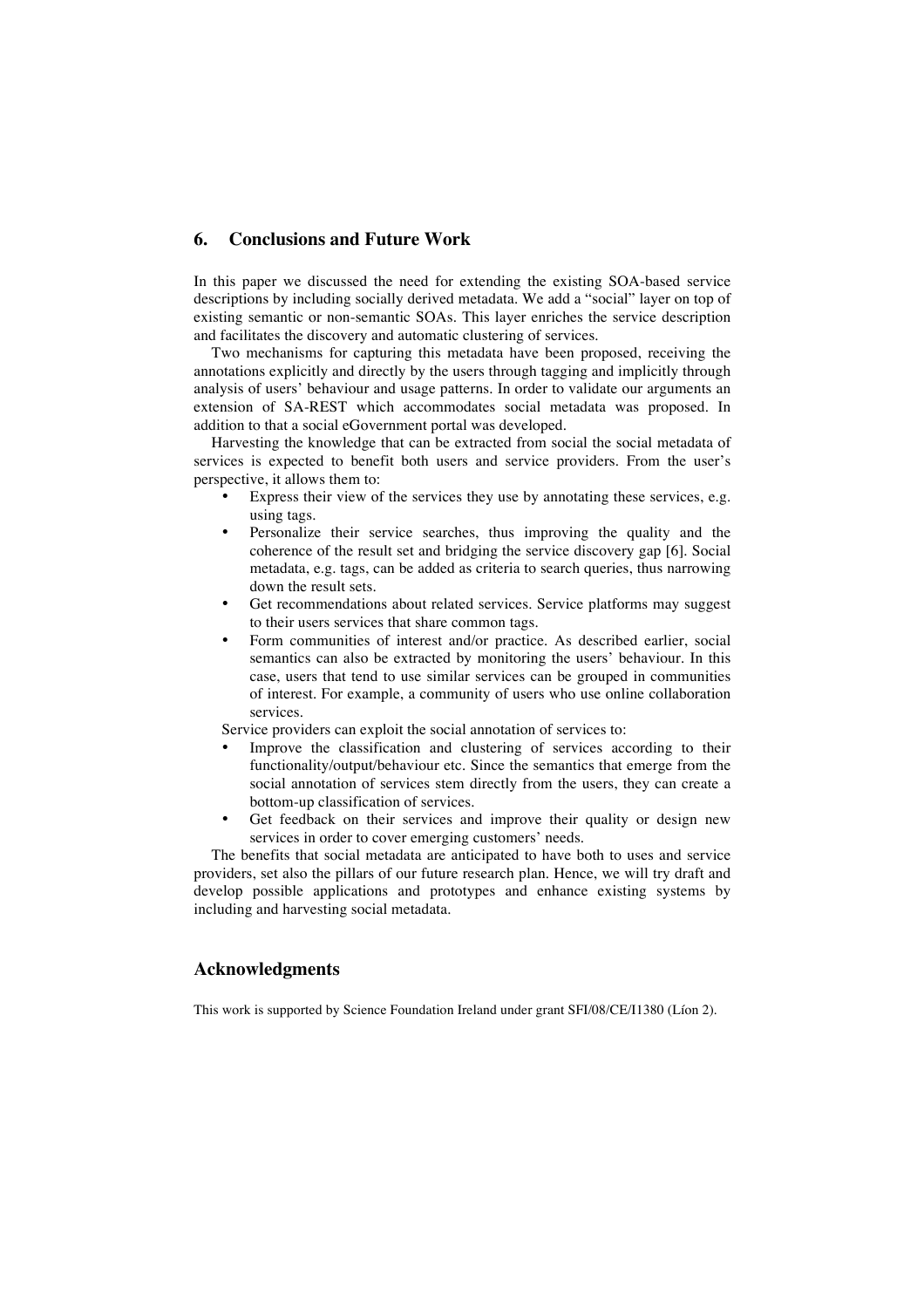### **References**

- 1. Baida, Z., Gordijn, J., Omelayenko, B.: A shared service terminology for online service provisioning. In: ICEC 2004, pp. 1-10 (2004)
- 2. Bao, S., Xue, G., Wu, X., Fei, B., Su, Z.: Optimizing web search using social annotations. In: 16th World Wide Web Conference, pp. 501-510 (2007)<br>Bloomberg, J.: Why is SOA taking
- 3. Bloomberg, J.: Why is SOA taking so long?, ZapThink. http://searchsoa.techtarget.com/tip/0,289483,sid26\_gci1132084,00.html (2005)
- 4. Domingue, J., Fensel D., González-Cabero, R.: SOA4All, Enabling the SOA Revolution on a World Wide Scale. In: 2nd IEEE International Conference on Semantic Computing (2008)
- 5. Farrell, J., Lausen, H.: Semantic Annotations for WSDL and XML Schema", W3C Recommendation, http://www.w3.org/TR/sawsdl/ (2007)
- 6. Fernandez, A., Hayes, C., Loutas, N., Peristeras, V., Polleres, A., Tarabanis, K.: Closing the Service Discovery Gap by Collaborative Tagging and Clustering Techniques. In: International Semantic Web Conference, Workshop on Service Discovery and Resource Retrieval in the Semantic Web (2008)
- 7. Gruber, T.: Ontology of Folksonomy: A Mash-Up of Apples and Oranges. International Journal of Semantic Web and Information Systems 3, 1–11 (2007)
- 8. Kopouki Papathanasiou, M., Loutas N., Peristeras V., Tarabanis K., Combining service models, semantic and Web 2.0 technologies to create a rich citizen experience. In: 2nd World Summit on the Knowledge Society, WSKS (1): 296-305 (2009)
- 9. Loutas, N., Peristeras, V., Tarabanis, K.: Extending Service Models to Include Social Metadata. In: WebSci'09: Society On-Line (2009)
- 10. Martin, D., Domingue, J.: Semantic Web Services, Part 2. IEEE Intelligent Systems 22(6), 8-15 (2007)
- 11. Martin, D., Burstein, M., Hobbs, J., Lassila, O., McDermott, D., McIlraith, S., Narayanan, S., Paolucci, M., Parsia, B., Payne, T., Sirin, E., Srinivasan, N., Sycara, K.: OWL-S: Semantic Markup for Web Services, W3C Member Submission, http://www.w3.org/Submission/OWL-S/ (2004)
- 12. Meyer, H., Weske, M.: Light-Weight Semantic Service Annotations through Tagging. In: Service-Oriented Computing 4294, pp. 465-470 (2006)
- 13. Miller, J., Verma, K., Rajasekaran, P., Sheth, A., Aggarwal, R., Sivashanmugam, K.: WSDL-S: Adding Semantics to WSDL - White Paper. Large Scale Distributed Information Systems, http://lsdis.cs.uga.edu/library/download/wsdl-s.pdf (2004)
- 14. Murugesan, S.: Understanding Web 2.0. IT Professional 9(4), 34-41 (2007)
- 15. Peristeras, V., Tarabanis, K.: The Governance Architecture Framework and Models. In: Saha, P. (ed.) Advances in Government Enterprise Architecture. IGI (2008)
- 16. Peristeras, K. Tarabanis, K.: Towards an Enterprise Architecture for Public Administration: A Top Down Approach. European Journal of Information Systems 9, 252- 260 (2002)
- 17. Roman, D. Keller, U., Lausen, H., Bruijn, J.d., Lara, R., Stollberg, M., Polleres, A., Feier, C., Bussler, C., Fensel, D.: Web Service Modeling Ontology, Applied Ontology 1(1), 77- 106 (2005)
- 18. Schmelzer, R.: The ROI of SOA. ZapThink, http://www.zapthink.com/report.html?id=ZAPFLASH-20050127 (2005)
- 19. Schroth, C., Janner, T.: Web 2.0 and SOA: Converging Concepts Enabling the Internet of Services. IEEE IT Professional 9(3), 36-41 (2007)
- 20. Sheth, A., Gomadam, K.. Lathem, J.: SA-REST: Semantically Interoperable and Easier-to-Use Services and Mashups. IEEE Internet Computing 11(6), 91-94 (2007)